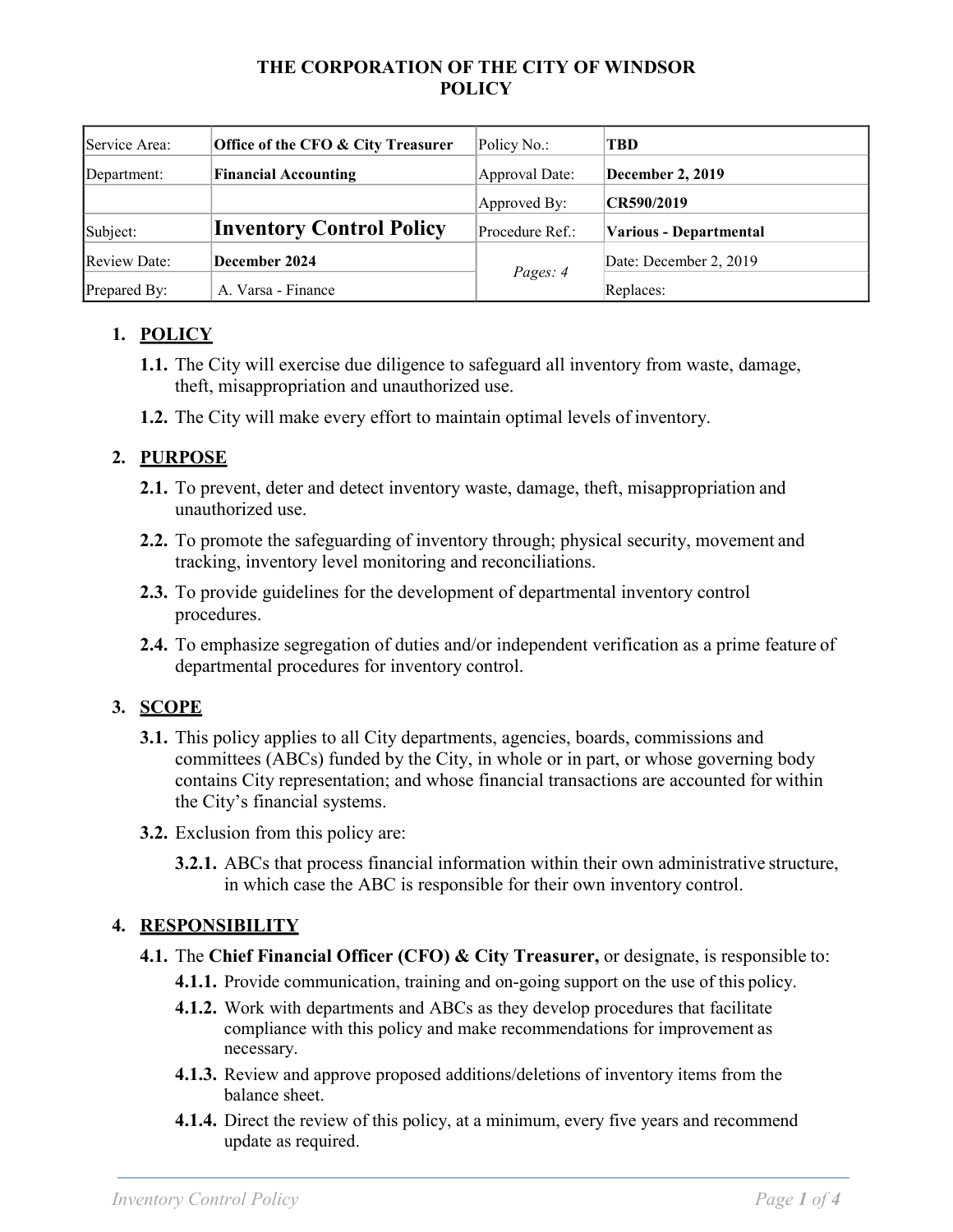#### **4.2.** Departmental **Executive Directors and Heads of ABC's** are responsible to:

- **4.2.1.** Communicate and distribute this policy to all employees responsible for ordering and/or safeguarding of inventory.
- **4.2.2.** Ensure departmental inventory control procedures are established and communicated to achieve compliance of this policy, and reviewed at a minimum annually.
- **4.3.** The **Manager of Financial Accounting** is responsible to:
	- **4.3.1.** Ensure that departments complete appropriate balance sheet documents to support year-end audit.
	- **4.3.2.** Investigate material inventory adjustments. (See 7.1.2)
		- Provide guidance and/or mitigating strategies in an effort to eliminate such occurrences.
		- In the event of suspected inventory misappropriation, liaise, as required, between Finance, the affected department and the City's internal auditor in compliance with the Fraud and Misuse of Assets Policy.
- **4.4. Financial Planning Administrators** are responsible to:
	- **4.4.1.** Provide support for departments in the application of this policy and related departmental inventory procedures.
	- **4.4.2.** Perform budget variance reporting as prescribed and cost of goods sold analysis where and when applicable.
	- **4.4.3.** Provide support for departments with physical inventory counts and subsequent reporting as required.

# **5. INVENTORY CATEGORIES**

- **5.1.** *Consumables*: Items that are purchased repeatedly during the course of regular business. Typically these goods "get used up" and/or discarded. Examples of consumables include, but are not limited to; paint, salt, fuel, office supplies, drill bits, nuts/bolts/washers, replacement parts, cleaning supplies, light bulbs, air filters.
- **5.2.** *Durables***:** Items that yield utility over time rather than being completely consumed in one use and are typically characterized by longer periods between successive purchases. Examples of durables include, but are not limited to; drills, hammers, lawn mowers, chain-saws, shovels, generators, floor scrubbers, air compressors, sporting equipment, appliances, screwdrivers.
- **5.3.** *Finished Goods*: Items/goods in which the manufacturing process is complete but the item has not been sold or put into use.
- **5.4.** *Raw Materials*: Items that are used for the manufacturing of a finished product. Examples include, but are not limited to: vinyl, steel, aluminum, plywood, nuts/bolts/washers.
- **5.5.** *Work in progress***:** An unfinished product that is still being developed or added to. Examples include: green house products, partially completed signs.
- **5.6.** *Scrap*: Items that are removed from service or leftover from a manufacturing process. Examples include, but are not limited to; decommissioned signs and other equipment, steel pieces from sign manufacturing.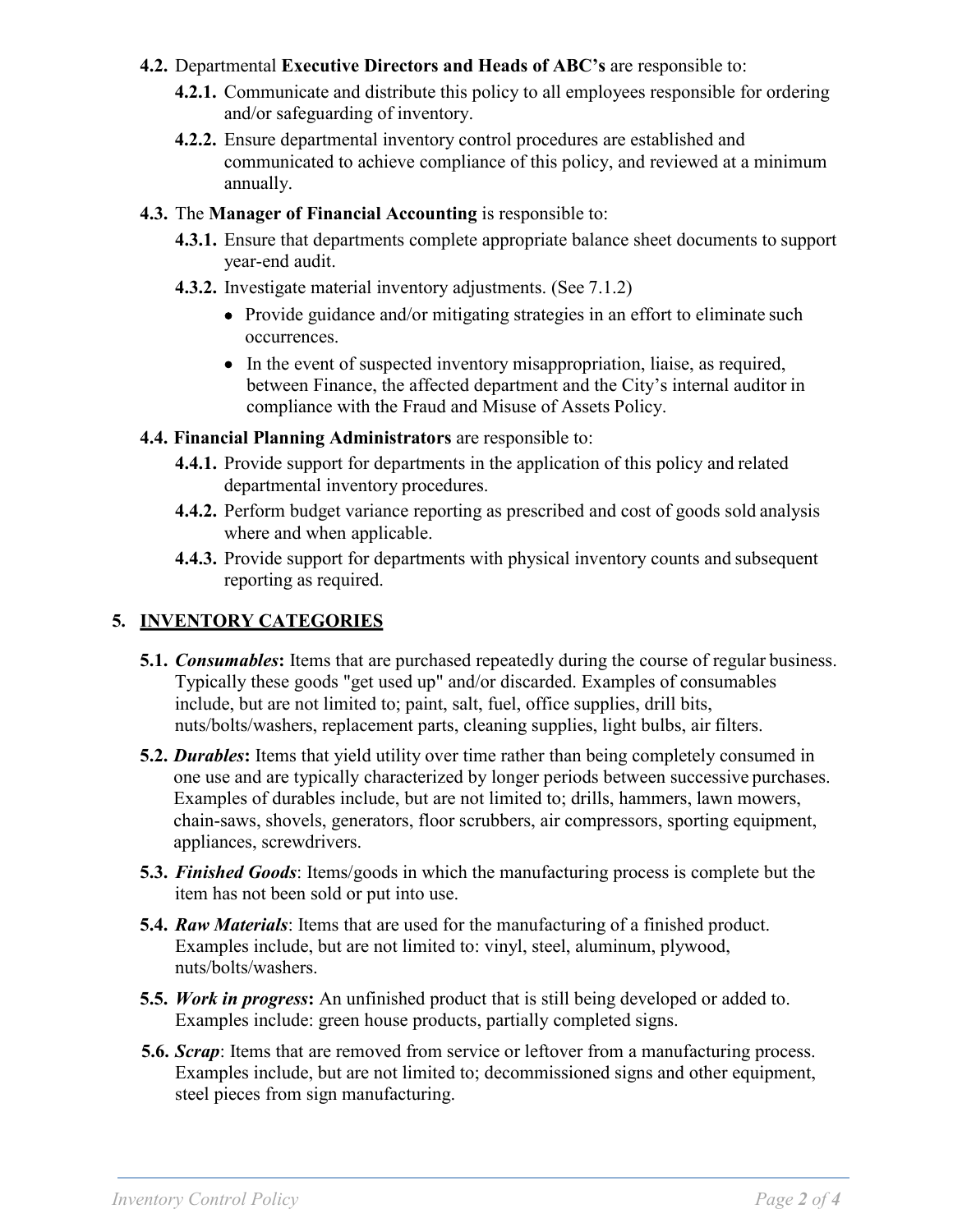## **6. GOVERNING RULES**

- **6.1.** Departmental inventory control procedures will be established with due consideration to the inventory control guidelines within this policy.
	- **6.1.1.** Segregation of duties and/or independent verification will be a prime feature of departmental procedures for inventory control.

## **7. INVENTORY CONTROL GUIDELINES**

#### *7.1. Balance Sheet Inventory Requirements*

- **7.1.1.** Criteria to consider including an inventory item on the balance sheet include but is not limited to:
	- The item(s) is/are of substantial value individually or collectively.
	- Durable items with a longer lifespan (e.g. greater than 1 year).
	- High risk of theft (e.g. limited physical security, ease of access, alternative or home use, ease of transport, etc.).
	- The addition, or removal, of items to or from the balance sheet is subject to CFO & City Treasurer review and approval.
- **7.1.2.** Inventory items that are on the balance sheet and subject to audit must be in compliance with the following:
	- A physical count, reconciled to the balance sheet, must be conducted at least once per year.
		- **o** Shrinkage adjustments greater than **3%** must be reported to the Manager of Financial Accounting.
	- Maintenance of accurate and detailed records that support inventory balances.
	- Inventory held should be secured within a restricted area where possible.
- **7.1.3.** Consideration should be given to utilize the PeopleSoft Inventory Module where applicable.
- **7.1.4.** Departments should review and select, from below, further inventory control best practices.

#### *7.2. All inventory (Cost/benefit analysis, employee and physical location resources should be considered for each inventory type)*

- **7.2.1.** Segregation of duties should be a key component of inventory control.
	- Where practical, no individual should have the responsibility for both the purchasing of inventory and;
		- **a)** Storage and handling activities.
		- **b)** Assigning inventory.
		- **c)** Monitoring the return of inventory to storage.
		- **d)** Periodic physical count and reconciliation of inventory levels.
- **7.2.2.** Where segregation is not possible, additional management review and supervision must be considered to reduce the risk of loss or misuse.
- **7.2.3.** Keep inventory in defined locations.
	- **a)** Secure inventory in a restricted area where possible.
	- **b)** Inventory should be located close to where it is needed or used most frequently.
	- **c)** Within an inventory storeroom, organize inventory by category.